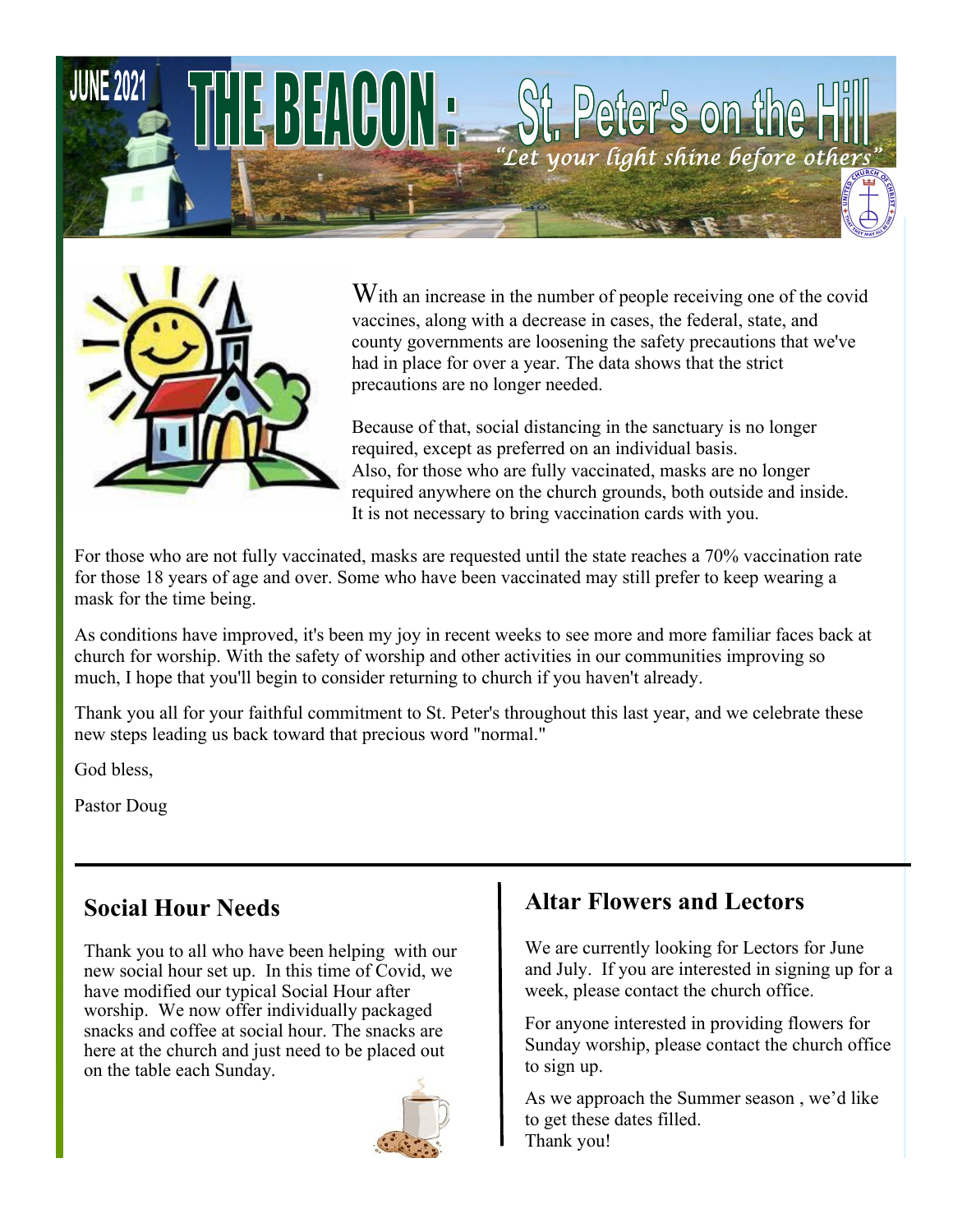# **CHRISTIAN EDUCATION NEWS**

# From the Board of Christian Education

**JUNE**



## **High School**

Owen Yeakle is graduating high school from Episcopal Academy and will attend College of Charleston in the fall

Andrew Wookey is graduating from Daniel Boone High School and will attend California University of Pennsylvania in California, PA. Andrew will be studying Fisheries and wildlife biology

#### **College**

April Gingrich is graduating from Ithaca College with a BS in Emerging Media with a minor in Web Programming

Cole Nordhoff is graduating from Shippensburg University with a BS in Business Administration

Samantha Freese is graduating from Penn State and Travis King is graduating from Drew University (both grandchildren of Gail and Wayne Freese)

### **Graduate School**

Samantha Morris (McCabe) graduated from Widener University with an MSW and MEd

Please join us in congratulating these students on their hard work, perseverance and extreme flexibility that has led them to their various diplomas! We wish each of these students all the best of luck as they start their next journey!

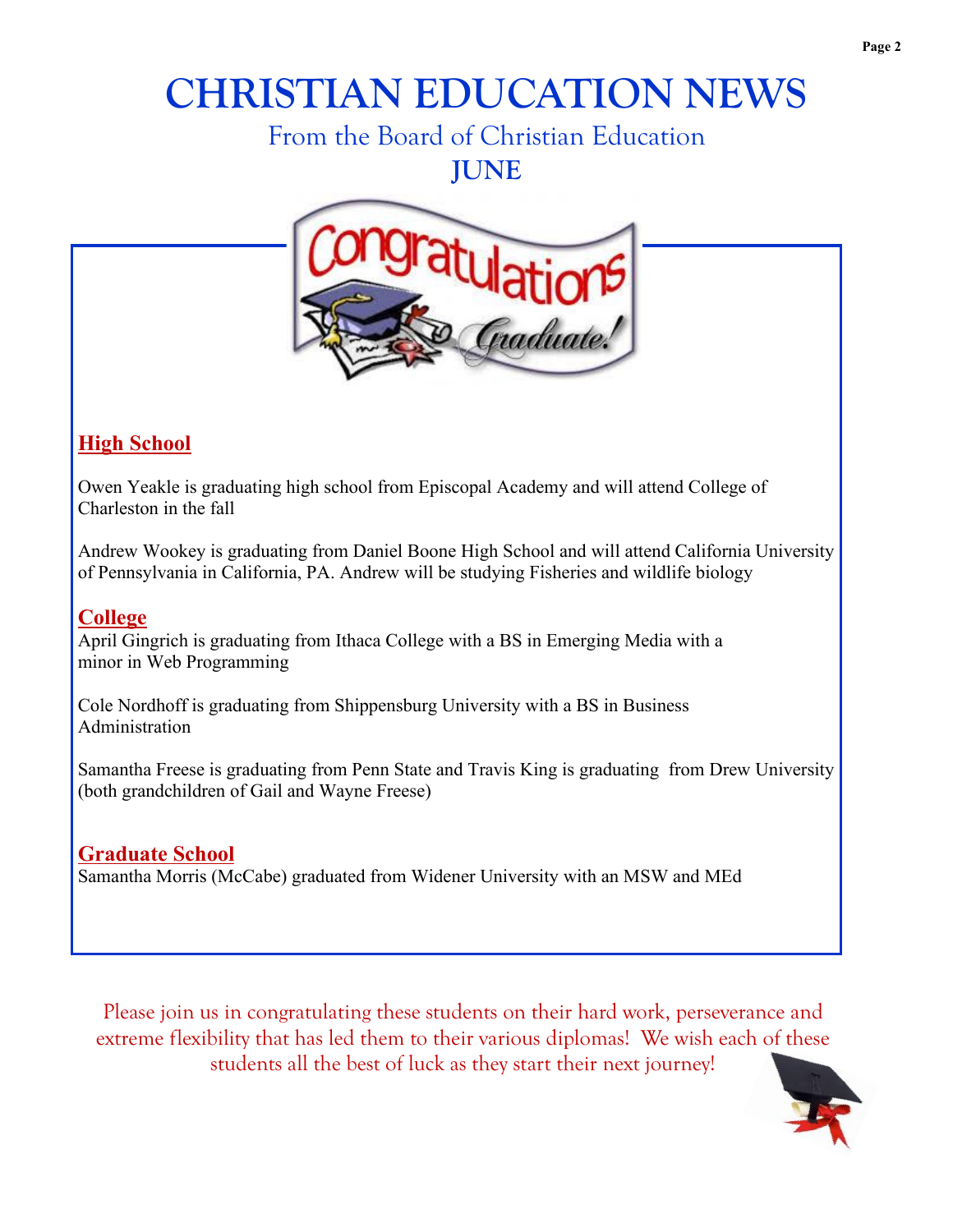# **June Birthdays**

| Raymond Merryman          | 6/1  |
|---------------------------|------|
| <b>Gary Cornog</b>        | 6/2  |
| Alyson Bierer             | 6/5  |
| Nick Warner               | 6/5  |
| Kathy Krasley             | 6/9  |
| <b>Bill Latta</b>         | 6/8  |
| Jim Kelly                 | 6/10 |
| Dan Hennig                | 6/10 |
| <b>Tim Maguire</b>        | 6/10 |
| <b>Ellie Stein</b>        | 6/10 |
| <b>Isabella Griffetts</b> | 6/11 |
| <b>Scott Maguire</b>      | 6/11 |
| Jesse Green               | 6/11 |
| Samuel Wachsmuth          | 6/11 |
| <b>Gail Dewees</b>        | 6/14 |
| Kathryn Kelly             | 6/15 |
| John Gingrich             | 6/16 |
| <b>Nancy Norris</b>       | 6/17 |
| John Stewart              | 6/17 |
| <b>Wendy Sherman</b>      | 6/19 |
| Laura Dick                | 6/22 |
| Dan Raichle               | 6/24 |
| <b>Reid Smith</b>         | 6/25 |
| Kendall Johnson           | 6/25 |
| Jonathan Booraem          | 6/25 |
| Julia Barry               | 6/27 |
| Mitchell Warner           | 6/27 |
| Caroline Booraem          | 6/27 |
| Leila Page                | 6/28 |
| Sally Gale                | 6/28 |
| Diane Yeakle              | 6/29 |
| Fred Wookey III           | 6/30 |



Douglas and Julia Beatty Ken and Barbara Emery David and Sally Gale Jim and Evelyn Hall Sean and Denise Harlow Paul and Alexis McCarthy Richard and Jan Mest McKendred and Reka Nance Geoff and Janene Osborne Dale and Susan Reichenbach Peter and Cindy Warner Jennifer and Andrew Basile

#### **Passing**



Gail Wetzel passed away on May 4. A memorial service and burial was held here at St. Peter's Pikeland on Saturday, May 15. Please keep Gail's family and friends in your thoughts and prayers.

# Happy Father's Day

God took the strength of a mountain, The majesty of a tree, The warmth of a summer sun, The calm of a quiet sea, The generous soul of nature, The comforting arm of night, The wisdom of the ages, The power of the eagle's flight, The joy of a morning in spring, The faith of a mustard seed, The patience of eternity, The depth of a family need, Then God combined these qualities, When there was nothing more to add, He knew His masterpiece was complete, And so, He called it… Dad *~Author Unknown*

# **SEWING CIRCLE**

### **ALERT! ALERT! ALERT!**

### **BREAKING NEWS!**

The St. Peter's Pikeland Sewing Circle will meet again!

"When," you ask?

#### **Wednesday June 16th, at 10:30.**

Please come with your bagged lunch and spend time gathering together with one another in love and joy. We'll catch up on everything that has happened during the Pandemic and plan our next few months of meetings and activities. Anyone is welcome to attend. Remember, you don't have to sew to belong to the Sewing Circle. All you need is a good heart.

Looking forward to spending time with all of you! -Kathleen Wachsmuth